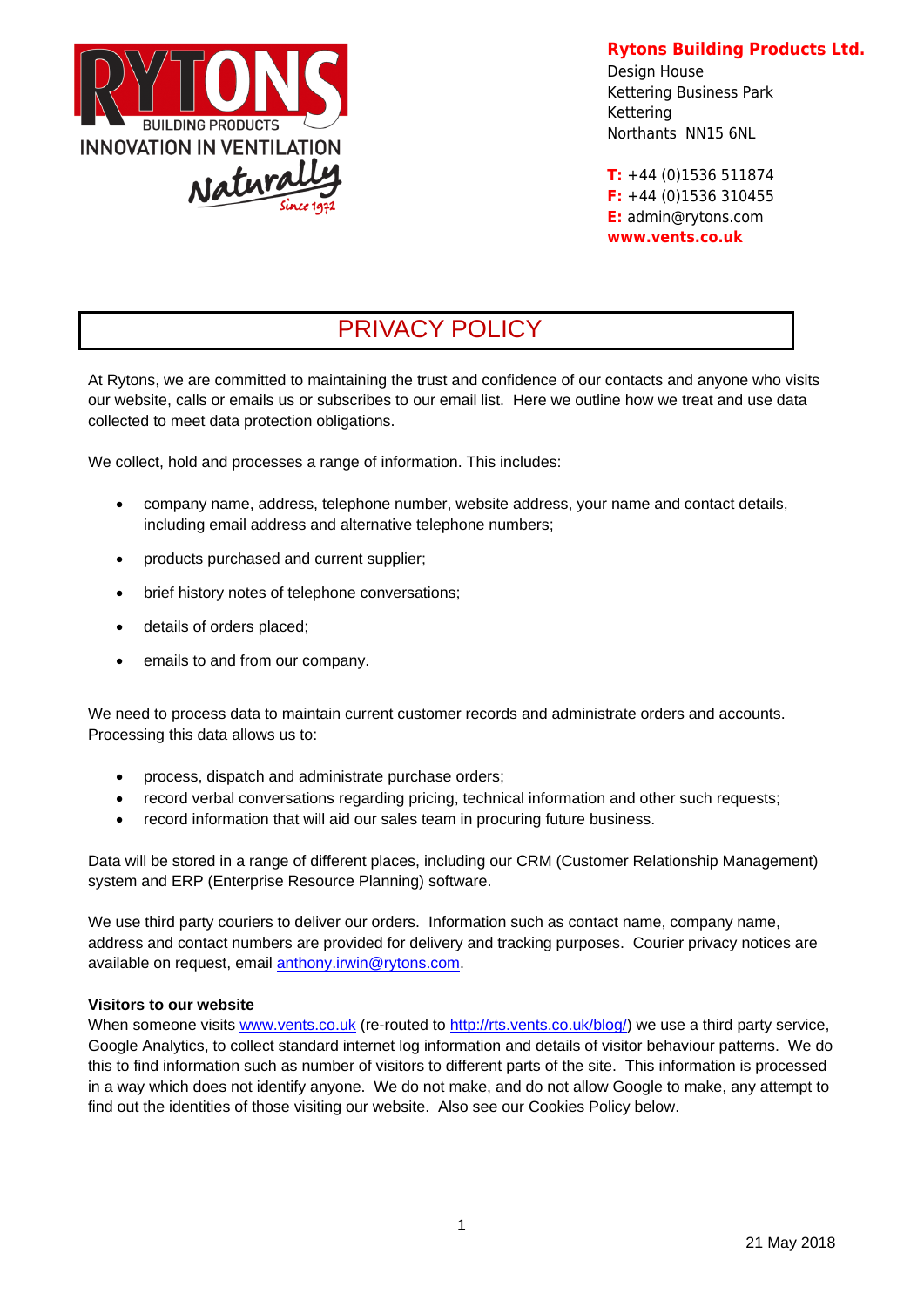If, during a visit to our website an online form is completed and sent to us, information collected may be recorded on our CRM system and ERP software so we may deal with the enquiry or request, and administrate any orders and accounts. Recorded email addresses will not be used for promotional emails unless a positive opt-in to our mailing list is received.

# **Calling or emailing us**

When someone telephones or emails us we may need to collect information and record it on our CRM system and ERP software to deal with an enquiry or request, and administrate any orders and accounts. Recorded email addresses will not be used for promotional emails unless a positive opt-in to our mailing list is received. Calls will be recorded for the fulfilment of service and contract and to protect the interest of one or more parties. Credit and debit card information is taken in accordance with the PCI DSS.

# **Opting-in to our mailing list**

By opting-in to our mailing list you will occasionally receive relevant email updates regarding our products, services and industry news. We tailor email content according to customer type held on our CRM system, so you should never receive anything that would knowingly not be of interest to you.

We use a third party provider, MailChimp, to deliver our mailing list emails. We gather statistics around email opening and clicks, to help us monitor and improve our emails. For more information please see MailChimp's privacy notice.

You can unsubscribe from our mailing list at any time by clicking the unsubscribe link at the bottom of an email.

We do not rent, sell or trade mailing lists with any organisations and businesses.

Opt-in requests are processed using Microsoft Azure Configuration as follows:

# **Azure Database**

| Database Server: | jtechsolutions.database.windows.net |
|------------------|-------------------------------------|
| Database Name:   | <b>GDPR</b>                         |
| Resource Group:  | <b>RytonsBuildingProducts</b>       |

# **Azure Web App Service**

| App Service:  | <b>RytonsOptIn</b>                    |
|---------------|---------------------------------------|
| Full URL:     | https://rytonsoptin.azurewebsites.net |
| Pricing Tier: | (free)                                |

# **Web Pages**

| Main Page:       | Optln.aspx                                                        |
|------------------|-------------------------------------------------------------------|
| Parameters:      | Takes the RecID of a Goldmine Contact<br>ID                       |
| MailChimp Usage: | https://rytonsoptin.azurewebsites.net/optin.aspx?ID=* URL:OPTIN * |

#### **Goldmine Extractor**

Application: .Net Framework 4.6.2 Windows Application, hosted internally at Rytons to directly access Goldmine Database and also directly access on-line GDPR azure database.

#### **Process**

Description: The Goldmine Extractor is used to extract the email addresses and RecID from Goldmine to a CSV file for import into MailChimp, the email is used by MailChimp to focus the direction of the email, the RecID is used within the MailChimp email template to be able to apply to a button to gather the response for an specific contact. The CSV is imported into a MailChimp list assigning the RecID data to the OPTIN field.